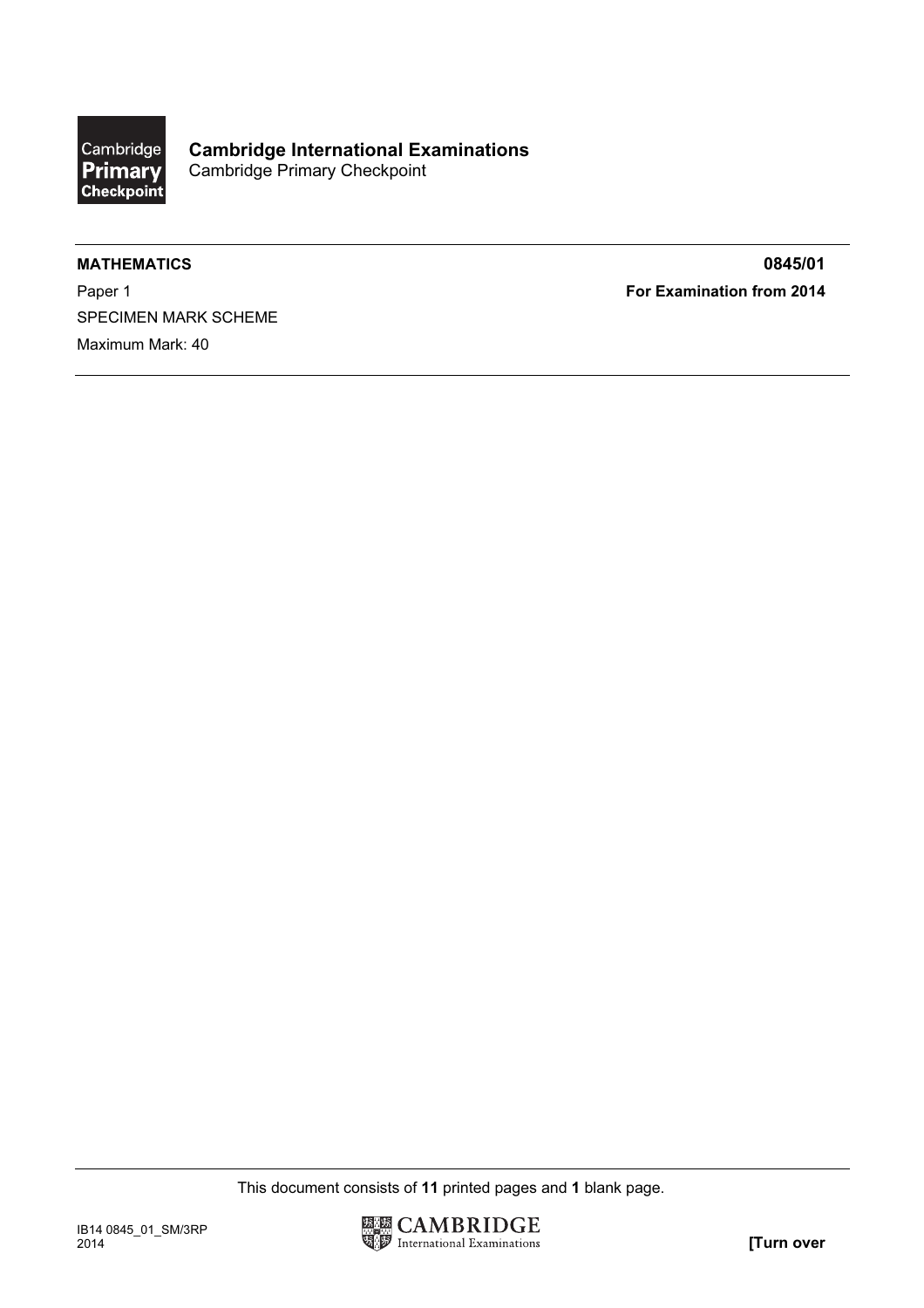| <b>Question</b> |             |               |                            |
|-----------------|-------------|---------------|----------------------------|
| Part            | <b>Mark</b> | <b>Answer</b> | <b>Further Information</b> |
|                 |             | 125           |                            |
| <b>Total</b>    |             |               |                            |

| <b>Question</b> | $\overline{2}$ |               |                            |
|-----------------|----------------|---------------|----------------------------|
| Part            | <b>Mark</b>    | <b>Answer</b> | <b>Further Information</b> |
|                 |                | 18 (glasses)  |                            |
| <b>Total</b>    |                |               |                            |

| Question     | $\mathbf{3}$   |                    |                            |
|--------------|----------------|--------------------|----------------------------|
| Part         | <b>Mark</b>    | <b>Answer</b>      | <b>Further Information</b> |
| (a)          |                | Any 8 boxes shaded |                            |
| (b)          |                | 3<br>8             |                            |
| <b>Total</b> | $\overline{2}$ |                    |                            |

| <b>Question</b> | 4           |               |                            |
|-----------------|-------------|---------------|----------------------------|
| Part            | <b>Mark</b> | <b>Answer</b> | <b>Further Information</b> |
|                 |             | 19 (children) |                            |
| <b>Total</b>    |             |               |                            |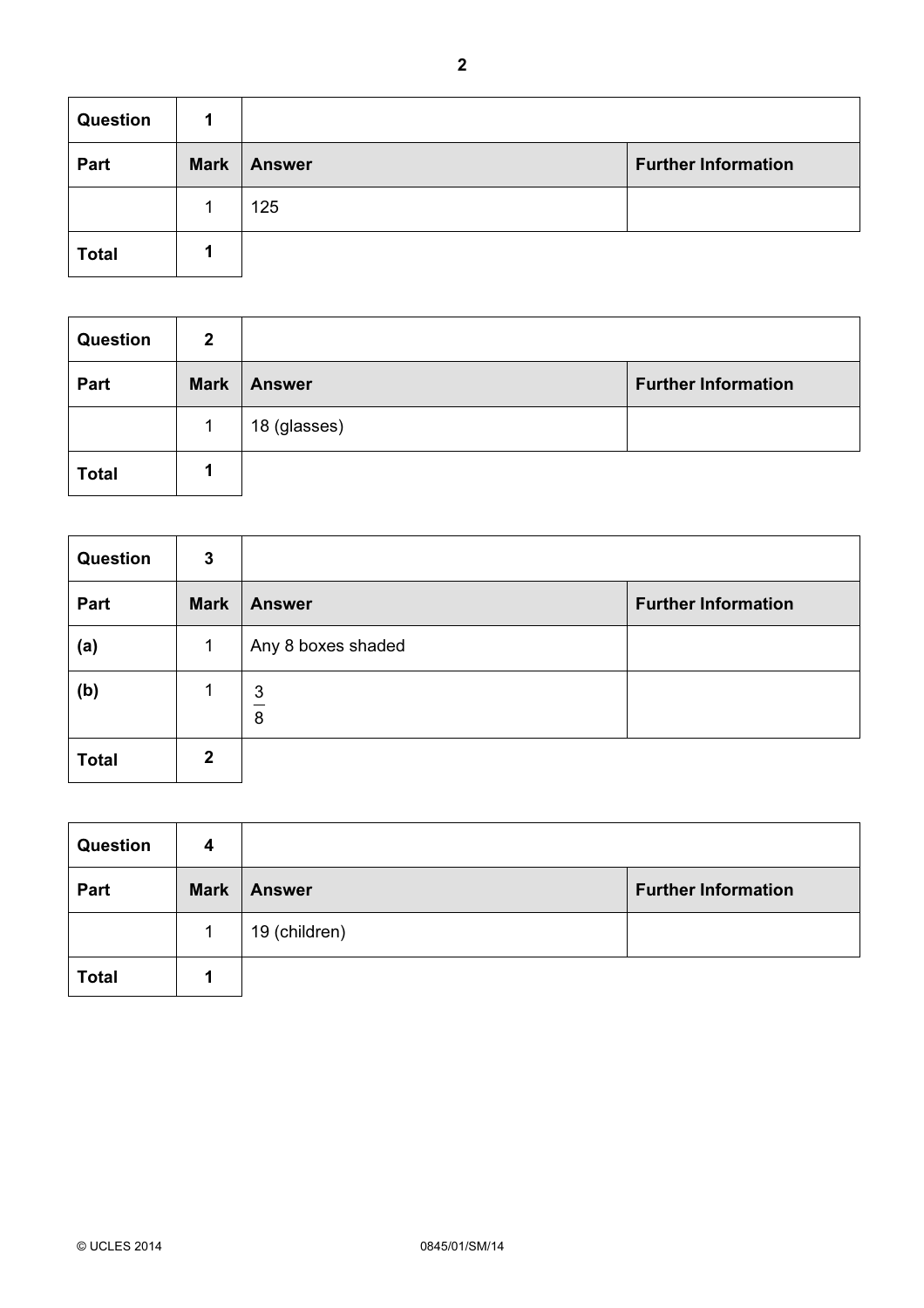| <b>Question</b> | 5           |                   |                               |                            |
|-----------------|-------------|-------------------|-------------------------------|----------------------------|
| Part            | <b>Mark</b> | <b>Answer</b>     |                               | <b>Further Information</b> |
|                 | 1           | True $\sqrt{\ }$  | False $\Box$                  | Both correct for the mark. |
|                 |             | True <sup>[</sup> | False $\overline{\mathsf{v}}$ |                            |
| <b>Total</b>    |             |                   |                               |                            |

| <b>Question</b> | $6\phantom{1}6$ |               |          |    |    |   |                                          |
|-----------------|-----------------|---------------|----------|----|----|---|------------------------------------------|
| Part            | <b>Mark</b>     | <b>Answer</b> |          |    |    |   | <b>Further Information</b>               |
|                 | 2               |               |          |    |    |   | Award 2 marks for all 7                  |
|                 |                 |               | $\times$ | 7  | 8  | 9 | correct.<br>Award 1 mark for any 4, 5 or |
|                 |                 |               | 6        |    |    |   | 6 correct.                               |
|                 |                 |               | 7        |    | 56 |   |                                          |
|                 |                 |               |          | 56 |    |   |                                          |
|                 |                 |               |          |    |    |   |                                          |
| <b>Total</b>    | $\overline{2}$  |               |          |    |    |   |                                          |

| <b>Question</b> |             |                  |                            |
|-----------------|-------------|------------------|----------------------------|
| Part            | <b>Mark</b> | <b>Answer</b>    | <b>Further Information</b> |
|                 |             | 180 (chocolates) |                            |
| <b>Total</b>    |             |                  |                            |

| <b>Question</b> | 8           |                                                        |                                    |
|-----------------|-------------|--------------------------------------------------------|------------------------------------|
| Part            | <b>Mark</b> | <b>Answer</b>                                          | <b>Further Information</b>         |
|                 |             | Line of length 68 mm accurately drawn with a<br>ruler. | Allow 66 mm to 70 mm<br>inclusive. |
| <b>Total</b>    |             |                                                        |                                    |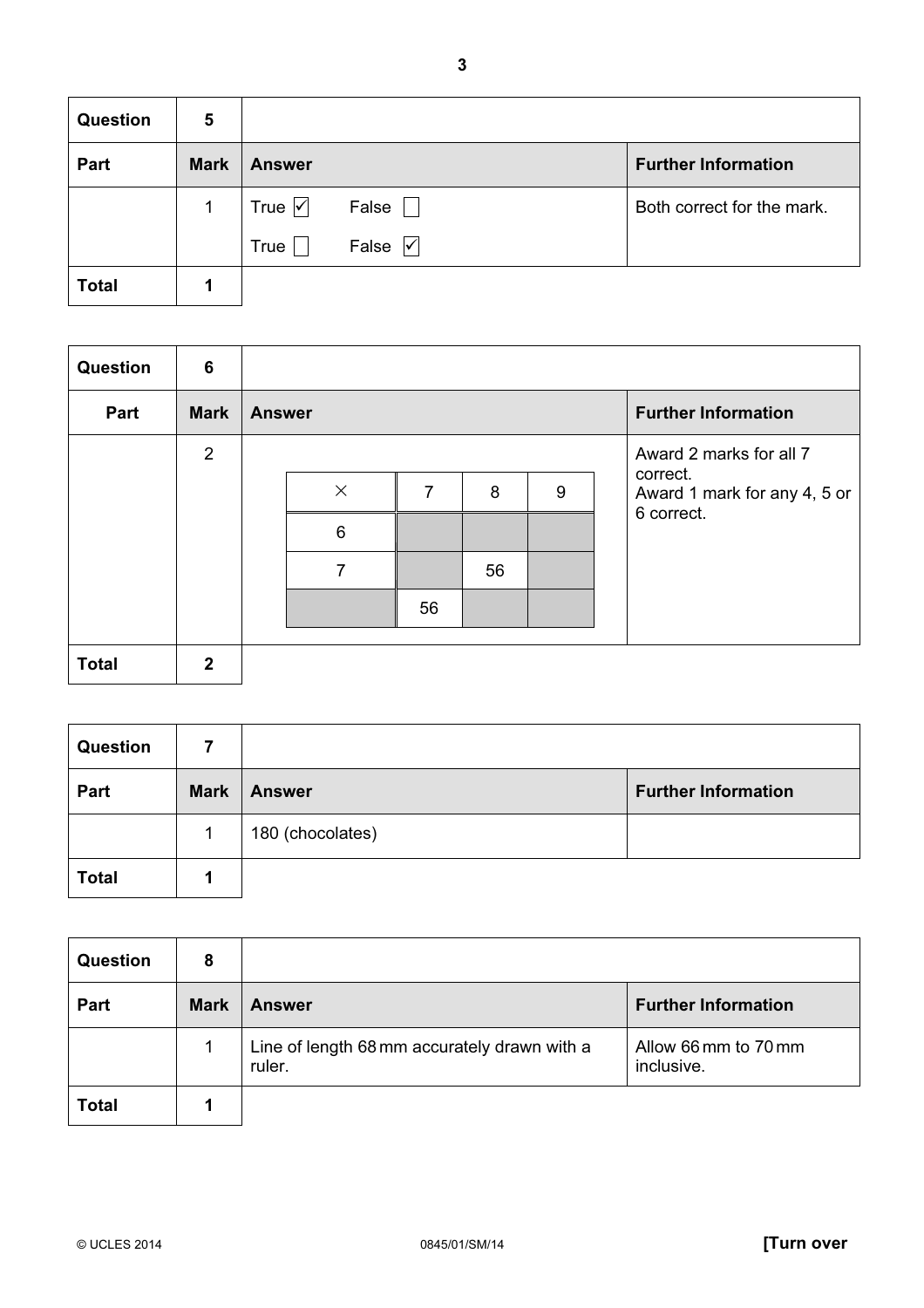| <b>Question</b> | 9           |               |                            |
|-----------------|-------------|---------------|----------------------------|
| Part            | <b>Mark</b> | <b>Answer</b> | <b>Further Information</b> |
|                 |             | 7.2           |                            |
| <b>Total</b>    |             |               |                            |

| Question     | 10          |                                                                                                                                                                                     |                                                                                                    |
|--------------|-------------|-------------------------------------------------------------------------------------------------------------------------------------------------------------------------------------|----------------------------------------------------------------------------------------------------|
| Part         | <b>Mark</b> | <b>Answer</b>                                                                                                                                                                       | <b>Further Information</b>                                                                         |
|              | $\mathbf 1$ | 6<br>5<br>4<br>3<br>$\overline{2}$<br>1<br>$\overline{0}$<br>3<br>$\overline{4}$<br>5<br>$6\phantom{1}6$<br>$\overline{2}$<br>1<br>$\Omega$<br>1 mark for any 3 accurately plotted. | Accept any three points<br>plotted on the line $x + y = 5$ .<br>Line does not need to be<br>drawn. |
| <b>Total</b> | 1           |                                                                                                                                                                                     |                                                                                                    |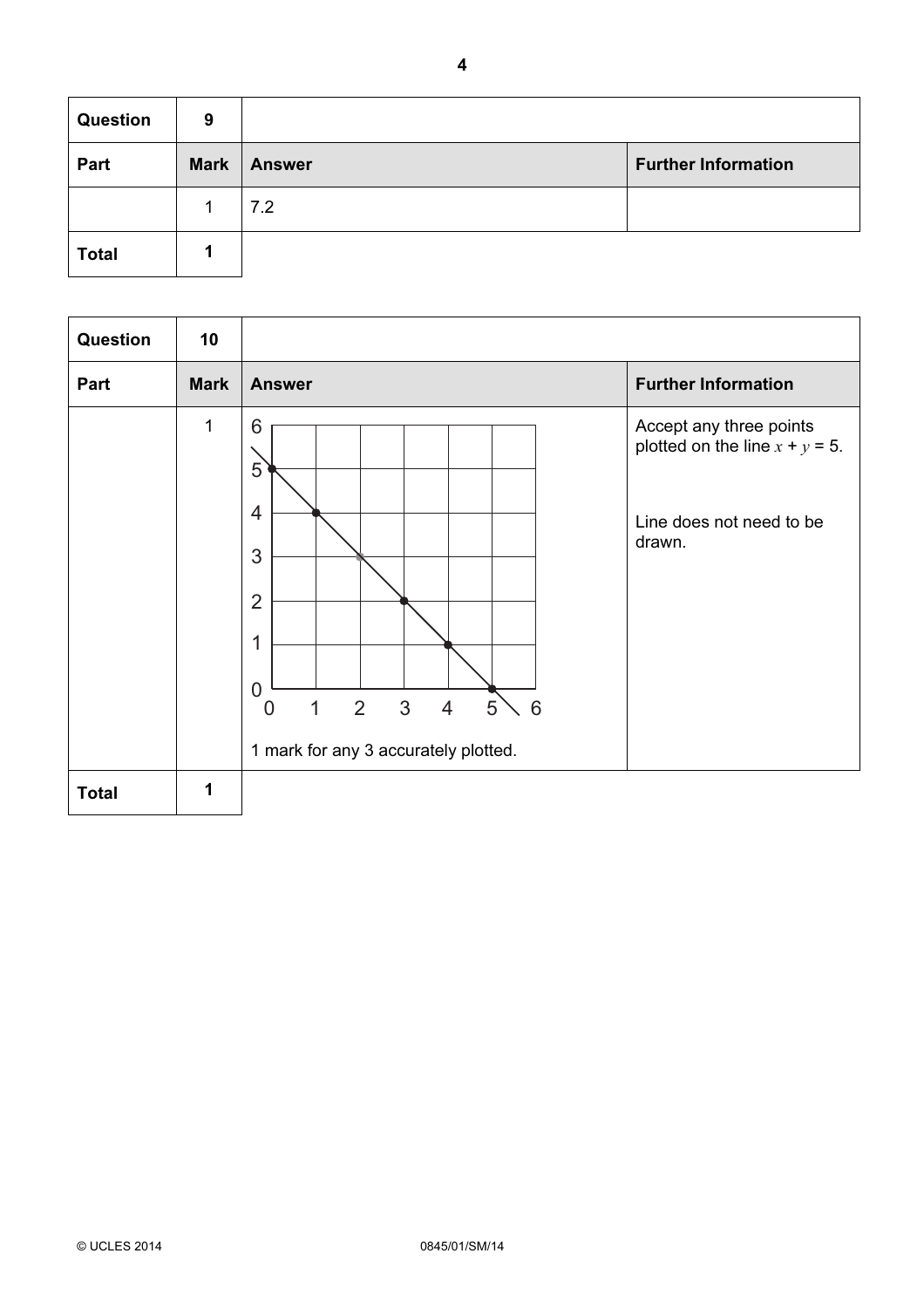| <b>Question</b> | 11          |               |                                         |
|-----------------|-------------|---------------|-----------------------------------------|
| Part            | <b>Mark</b> | <b>Answer</b> | <b>Further Information</b>              |
|                 | 1           |               | All 5 squares shaded with<br>no extras. |
| <b>Total</b>    | 1           |               |                                         |

| Question     | 12          |                |                            |
|--------------|-------------|----------------|----------------------------|
| Part         | <b>Mark</b> | <b>Answer</b>  | <b>Further Information</b> |
|              | 1           | $\overline{2}$ | Both correct for the mark. |
|              |             | $\frac{4}{5}$  |                            |
| <b>Total</b> |             |                |                            |

| <b>Question</b> | 13          |                               |                                          |
|-----------------|-------------|-------------------------------|------------------------------------------|
| Part            | <b>Mark</b> | <b>Answer</b>                 | <b>Further Information</b>               |
|                 |             | 9842<br>9482<br>9000<br>10000 | Both answers correct to get<br>the mark. |
| <b>Total</b>    |             |                               |                                          |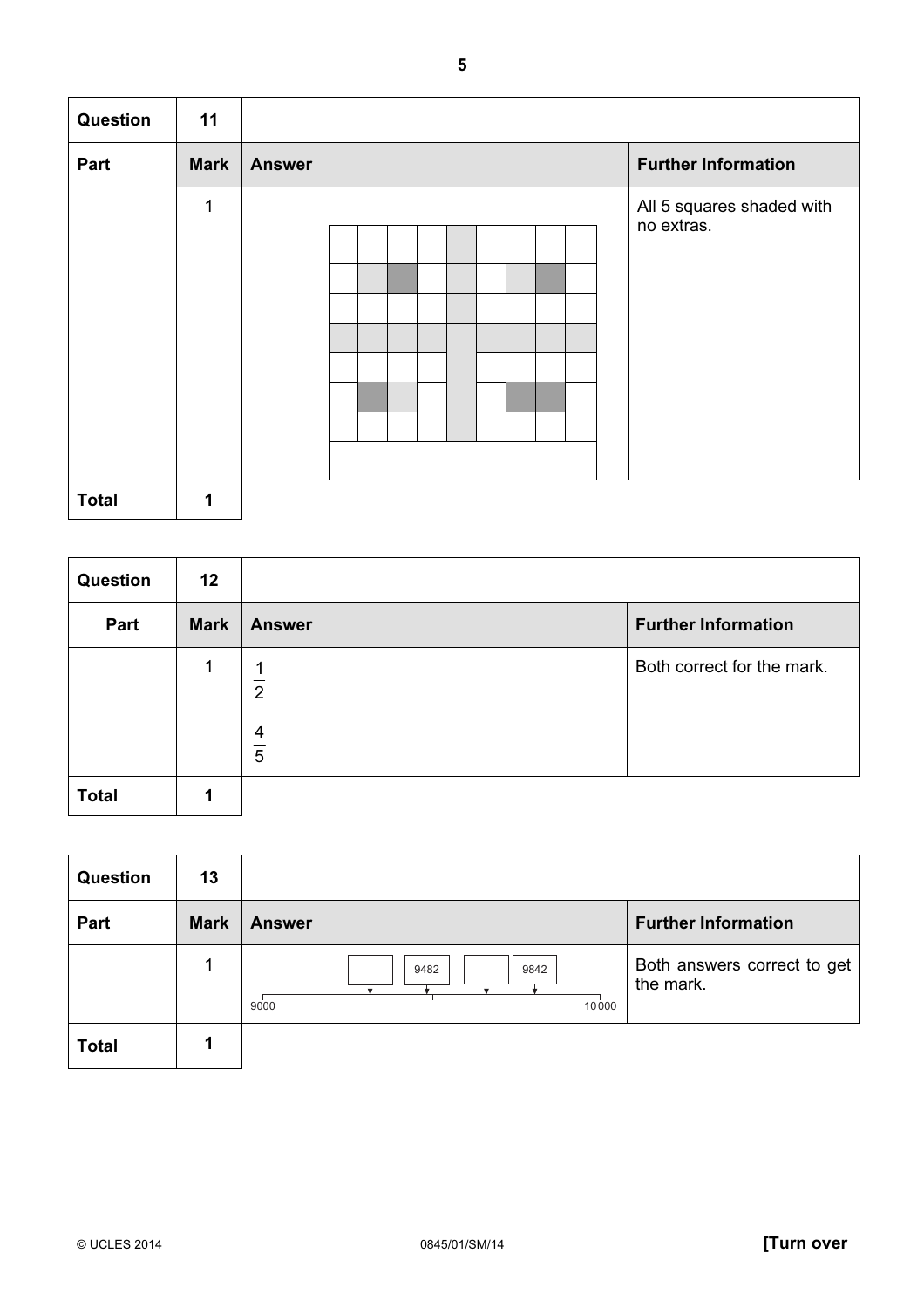| Question     | 14             |                                                               |                                                                                                                               |
|--------------|----------------|---------------------------------------------------------------|-------------------------------------------------------------------------------------------------------------------------------|
| Part         | <b>Mark</b>    | <b>Answer</b>                                                 | <b>Further Information</b>                                                                                                    |
|              | $\overline{2}$ | 10<br>0<br>$3\frac{3}{4}$<br>$5\frac{1}{4}$<br>$7\frac{1}{2}$ | 2 marks for all fractions<br>correctly located on the line.<br>1 mark for any two fractions<br>correctly located on the line. |
| <b>Total</b> | 2              |                                                               |                                                                                                                               |

| <b>Question</b> | 15          |                                                                                                 |                                                                    |
|-----------------|-------------|-------------------------------------------------------------------------------------------------|--------------------------------------------------------------------|
| Part            | <b>Mark</b> | <b>Answer</b>                                                                                   | <b>Further Information</b>                                         |
|                 | 1           | Rectangle of dimensions<br>$5cm \times 1cm$<br>or<br>$4cm \times 2cm$<br>or<br>$3cm \times 3cm$ | Accept half squares<br>providing rectangle is drawn<br>accurately. |
| <b>Total</b>    |             |                                                                                                 |                                                                    |

| <b>Question</b> | 16          |        |                            |
|-----------------|-------------|--------|----------------------------|
| Part            | <b>Mark</b> | Answer | <b>Further Information</b> |
|                 |             | $-2$   |                            |
| <b>Total</b>    |             |        |                            |

| <b>Question</b> | 17          |               |                            |
|-----------------|-------------|---------------|----------------------------|
| Part            | <b>Mark</b> | <b>Answer</b> | <b>Further Information</b> |
|                 |             | $-20$         |                            |
| <b>Total</b>    |             |               |                            |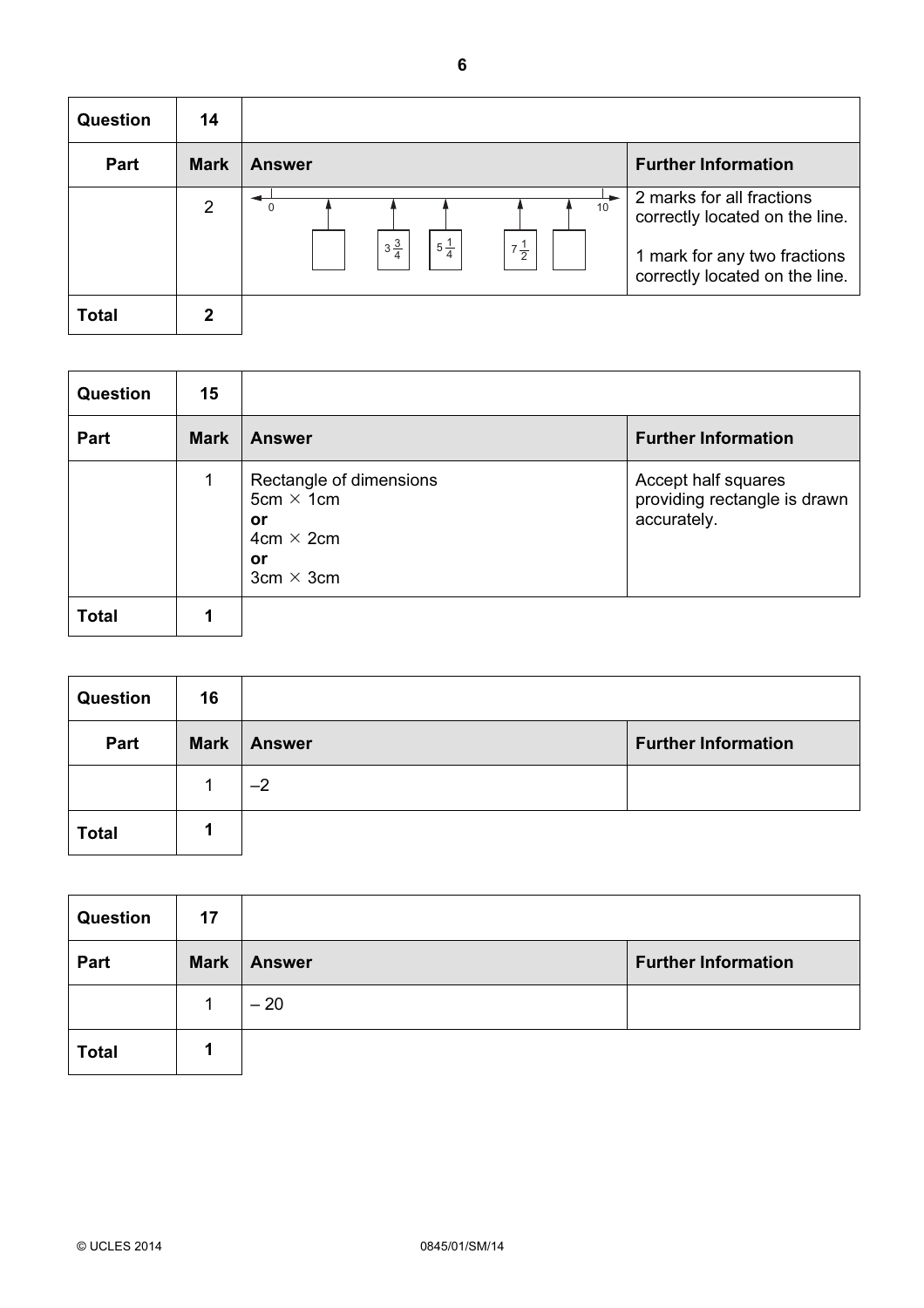| <b>Question</b> | 18          |                                   |                                                                                                                   |
|-----------------|-------------|-----------------------------------|-------------------------------------------------------------------------------------------------------------------|
| Part            | <b>Mark</b> | <b>Answer</b>                     | <b>Further Information</b>                                                                                        |
|                 | 1           | $(1)$ $(2)$ $(3)$ 4 5 $(6)$ $(7)$ | All five numbers must be<br>circled, with no additional<br>numbers, for the mark.<br>Accept any clear indication. |
| <b>Total</b>    |             |                                   |                                                                                                                   |

| <b>Question</b> | 19          |               |                            |
|-----------------|-------------|---------------|----------------------------|
| Part            | <b>Mark</b> | <b>Answer</b> | <b>Further Information</b> |
|                 |             | 0.15          |                            |
| <b>Total</b>    |             |               |                            |

| <b>Question</b> | 20          |               |                            |
|-----------------|-------------|---------------|----------------------------|
| Part            | <b>Mark</b> | <b>Answer</b> | <b>Further Information</b> |
|                 |             | 89.9          |                            |
| <b>Total</b>    |             |               |                            |

| <b>Question</b> | 21          |                         |                                                                                                               |
|-----------------|-------------|-------------------------|---------------------------------------------------------------------------------------------------------------|
| Part            | <b>Mark</b> | <b>Answer</b>           | <b>Further Information</b>                                                                                    |
|                 |             | 730 (675) 380 55<br>250 | Both answers must be<br>circled, with no additional<br>numbers, for the mark.<br>Accept any clear indication. |
| <b>Total</b>    |             |                         |                                                                                                               |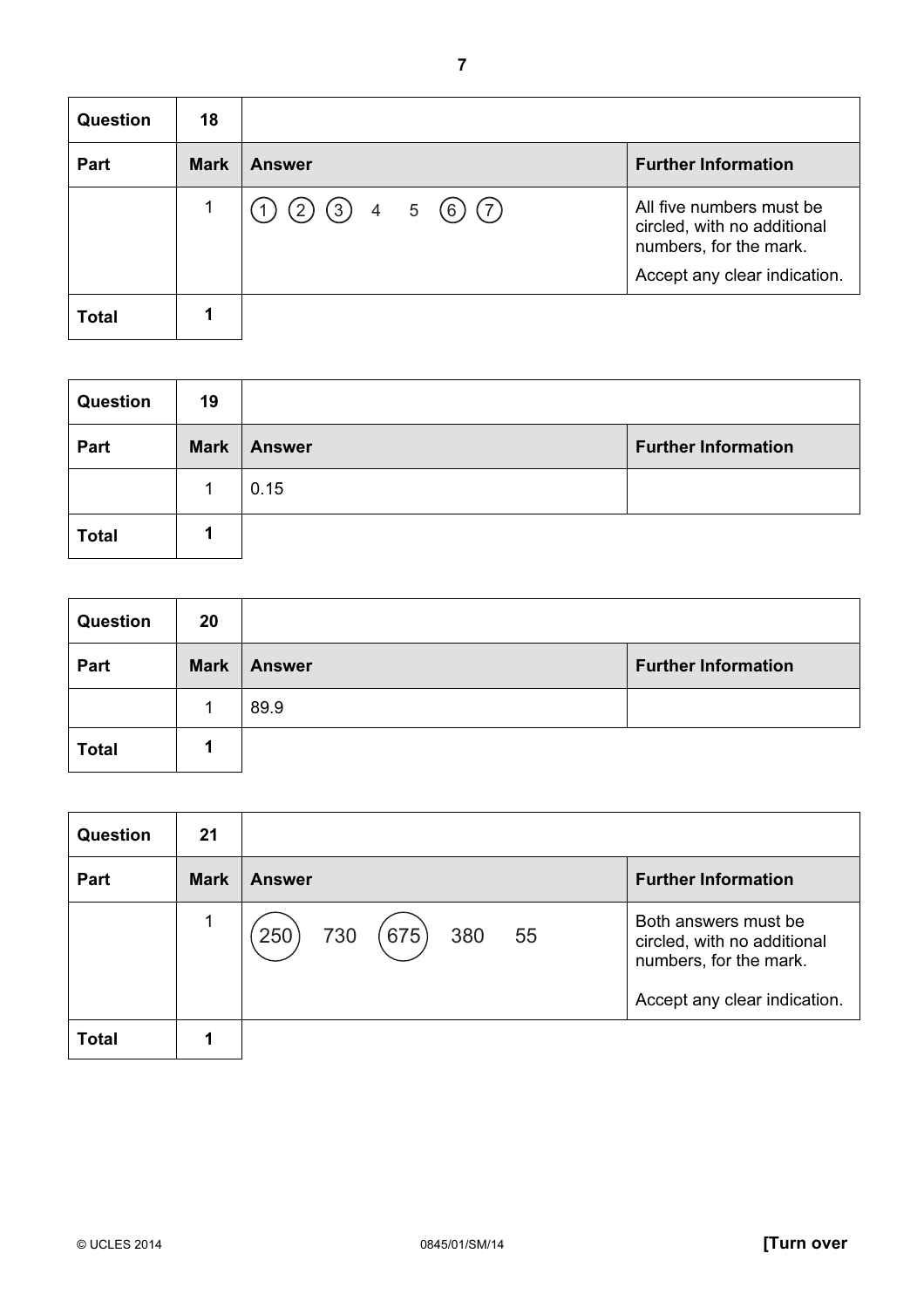| <b>Question</b> | 22             |               |                            |
|-----------------|----------------|---------------|----------------------------|
| Part            | <b>Mark</b>    | <b>Answer</b> | <b>Further Information</b> |
| (a)             | 1              | 28 000        |                            |
| (b)             |                | 1080          |                            |
| <b>Total</b>    | $\overline{2}$ |               |                            |

| <b>Question</b> | 23          |               |                            |
|-----------------|-------------|---------------|----------------------------|
| Part            | <b>Mark</b> | <b>Answer</b> | <b>Further Information</b> |
|                 |             | 8.04          |                            |
| <b>Total</b>    |             |               |                            |

| <b>Question</b> | 24          |                                               |                                             |
|-----------------|-------------|-----------------------------------------------|---------------------------------------------|
| Part            | <b>Mark</b> | <b>Answer</b>                                 | <b>Further Information</b>                  |
|                 | 1           | $(11:23 \text{ pm})$<br>$3:23$ pm<br>11:23 am | Accept any indication of<br>correct answer. |
|                 |             | $3:23$ am<br>$2:23$ pm                        |                                             |
| <b>Total</b>    |             |                                               |                                             |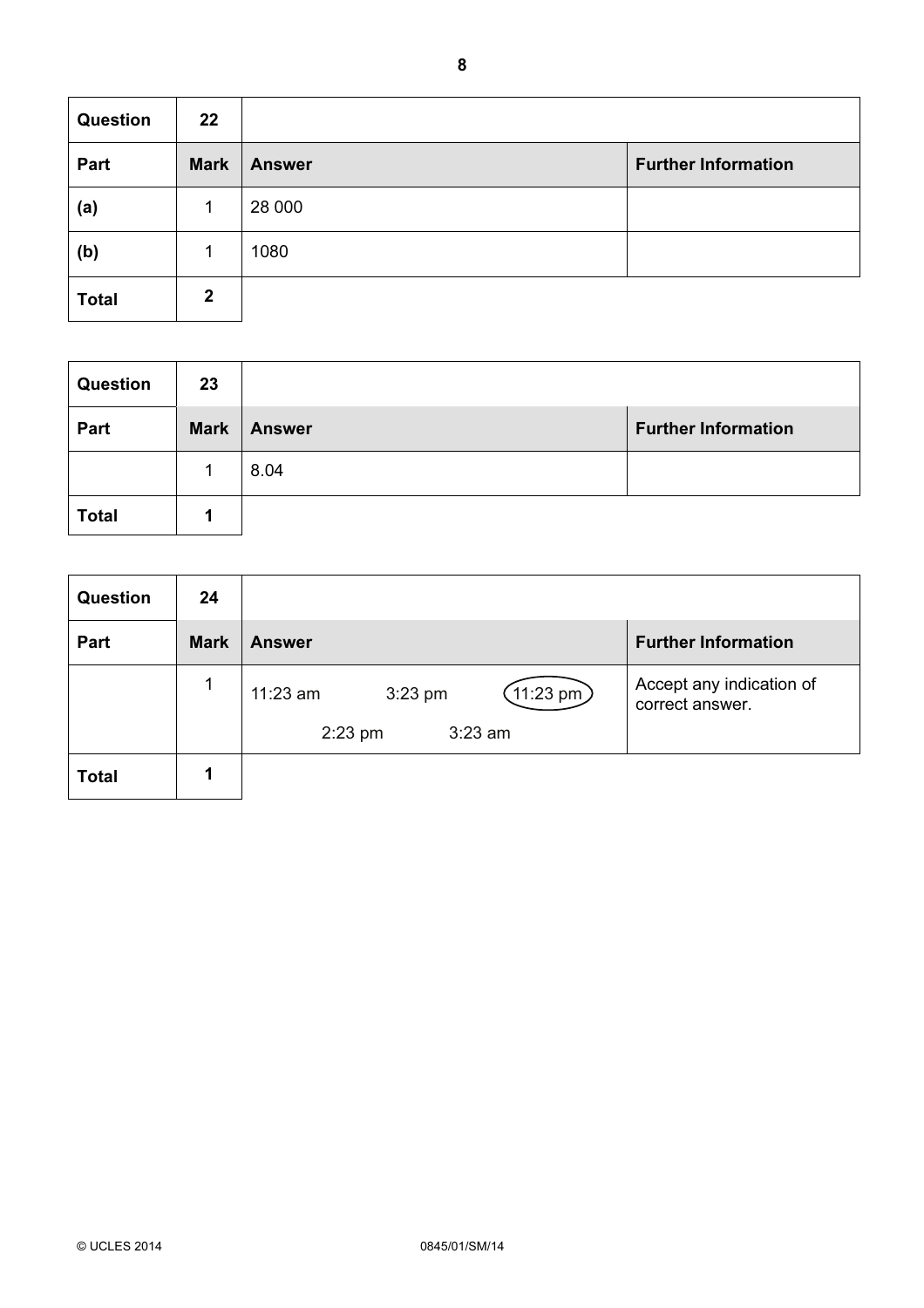| Question     | 25           |               |           |                                   |                          |                                                         |
|--------------|--------------|---------------|-----------|-----------------------------------|--------------------------|---------------------------------------------------------|
| Part         | <b>Mark</b>  | <b>Answer</b> |           |                                   |                          | <b>Further Information</b>                              |
| (a)          | $\mathbf{1}$ | 12            |           |                                   |                          |                                                         |
| (b)          | 1            |               |           | <b>Tally</b>                      | <b>Frequency</b>         | Both Tally and Frequency<br>columns must be correct for |
|              |              |               | $0 - 4$   |                                   | 1                        | the mark.                                               |
|              |              |               | $5-9$     | $\begin{array}{c}    \end{array}$ | 3                        |                                                         |
|              |              |               | $10 - 14$ | HHI                               | $6\phantom{1}$           |                                                         |
|              |              |               | $15 - 19$ | $\parallel$                       | $\overline{\mathcal{A}}$ |                                                         |
| <b>Total</b> | $\mathbf{2}$ |               |           |                                   |                          |                                                         |

| <b>Question</b> | 26          |                  |                            |
|-----------------|-------------|------------------|----------------------------|
| Part            | <b>Mark</b> | <b>Answer</b>    | <b>Further Information</b> |
|                 | 1           | 10 $(^{\circ}C)$ | Do not accept -10.         |
| <b>Total</b>    |             |                  |                            |

| <b>Question</b> | 27             |               |                                             |
|-----------------|----------------|---------------|---------------------------------------------|
| Part            | <b>Mark</b>    | <b>Answer</b> | <b>Further Information</b>                  |
| (a)             | 1              | 50<br>100     | Accept any indication of<br>correct answer. |
| (b)             |                | 455           |                                             |
| <b>Total</b>    | $\overline{2}$ |               |                                             |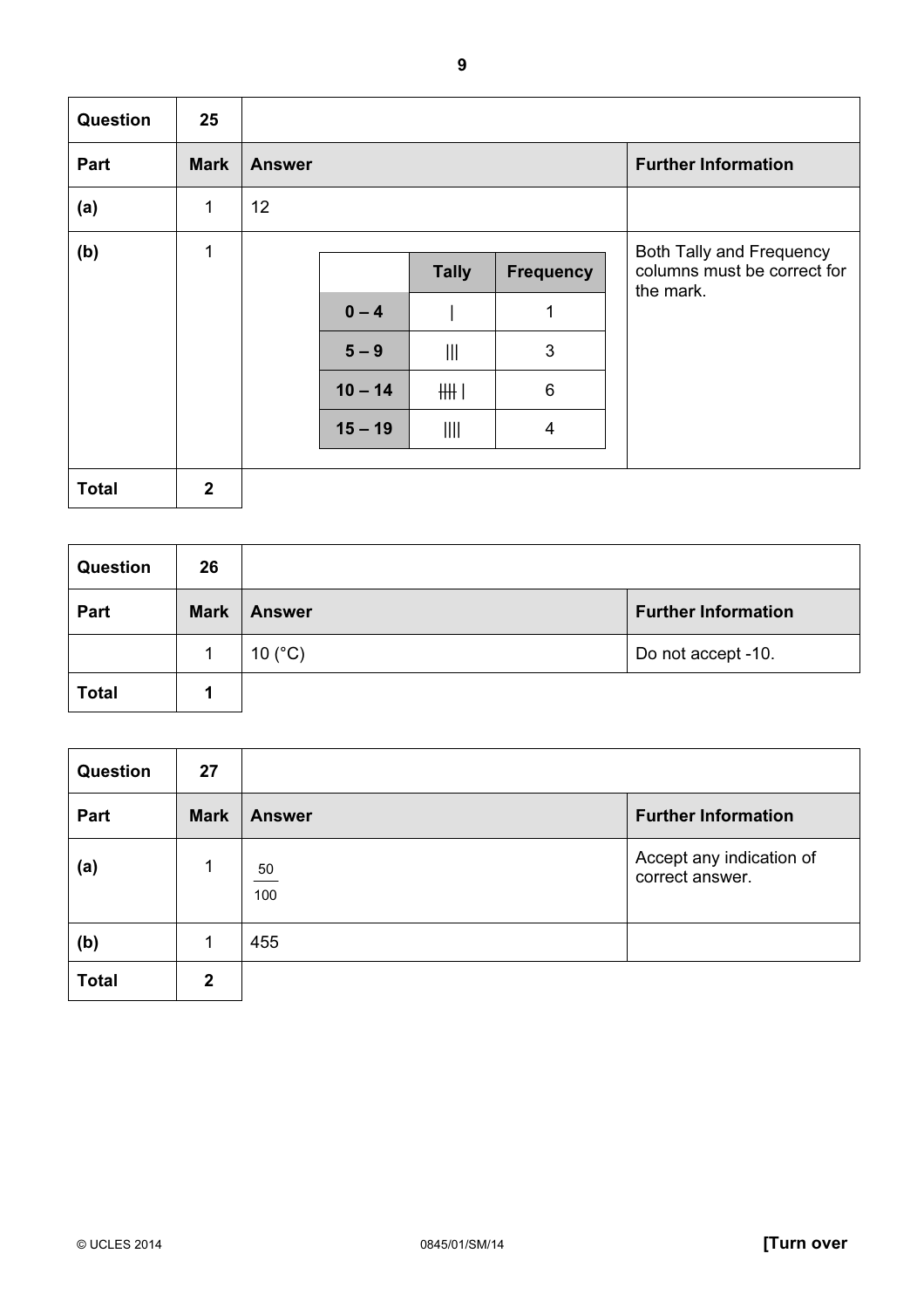| Question     | 28          |                                                                                                                                                                                                                                                           |                             |
|--------------|-------------|-----------------------------------------------------------------------------------------------------------------------------------------------------------------------------------------------------------------------------------------------------------|-----------------------------|
| <b>Part</b>  | <b>Mark</b> | <b>Answer</b>                                                                                                                                                                                                                                             | <b>Further Information</b>  |
| (a)          |             | $22$ (cm)                                                                                                                                                                                                                                                 | Do not accept $156 - 134$ . |
| (b)          |             | Allow if the candidate's two answers make the<br>difference between the tallest and the shortest<br>of the three heights 17 cm with shortest $\leq 165$<br>cm and tallest $\geq 165$ cm.<br>e.g. $160 \text{ (cm)}$ $165 \text{ (cm)}$ $177 \text{ (cm)}$ |                             |
| <b>Total</b> | 2           |                                                                                                                                                                                                                                                           |                             |

| <b>Question</b> | 29             |                                                                                              |                                                                                 |
|-----------------|----------------|----------------------------------------------------------------------------------------------|---------------------------------------------------------------------------------|
| Part            | <b>Mark</b>    | <b>Answer</b>                                                                                | <b>Further Information</b>                                                      |
| (a)             | 1              | 3x4x5<br><b>or</b><br>$2 \times 3 \times 10$<br><b>or</b><br>$2 \times 5 \times 6$           | Accept numbers in any<br>order.<br>Do not accept if one of the<br>$numbers = 1$ |
| (b)             | $\mathbf{1}$   | Possible pairs are:<br>$120 \div 2$<br>$180 \div 3$<br>$240 \div 4$<br>$600 \div 10$<br>etc. | Do not accept if one of the<br>$numbers = 1$                                    |
| <b>Total</b>    | $\overline{2}$ |                                                                                              |                                                                                 |

| <b>Question</b> | 30          |               |                                                                       |
|-----------------|-------------|---------------|-----------------------------------------------------------------------|
| Part            | <b>Mark</b> | <b>Answer</b> | <b>Further Information</b>                                            |
|                 |             | 7<br>2        | Both digits must be<br>correctly placed for the<br>award of the mark. |
| <b>Total</b>    |             |               |                                                                       |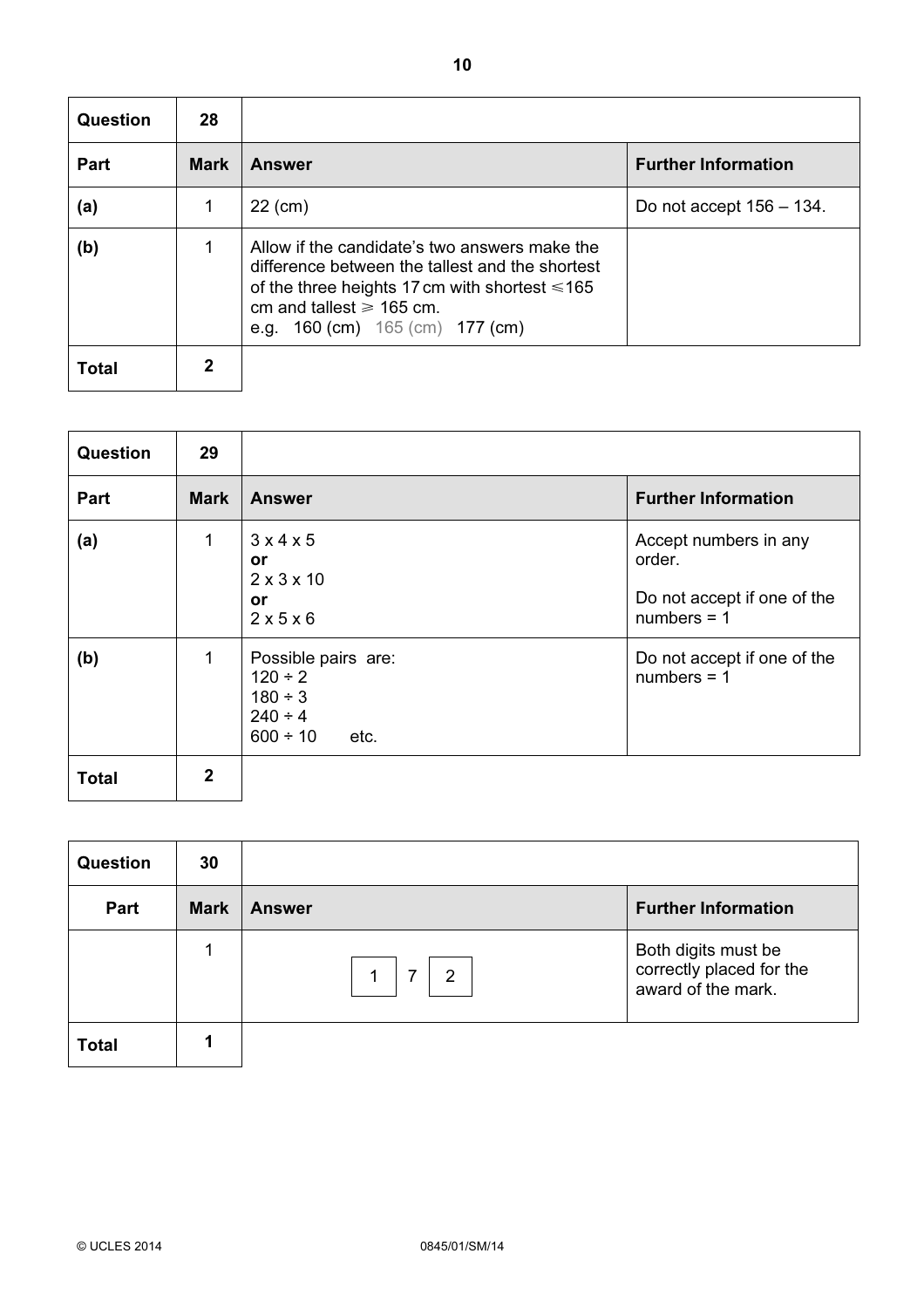| <b>Question</b> | 31             |               |                            |
|-----------------|----------------|---------------|----------------------------|
| Part            | <b>Mark</b>    | <b>Answer</b> | <b>Further Information</b> |
| (a)             | 1              | 42 (cm)       |                            |
| (b)             | 1              | 84 ( $cm2$ )  |                            |
| <b>Total</b>    | $\overline{2}$ |               |                            |